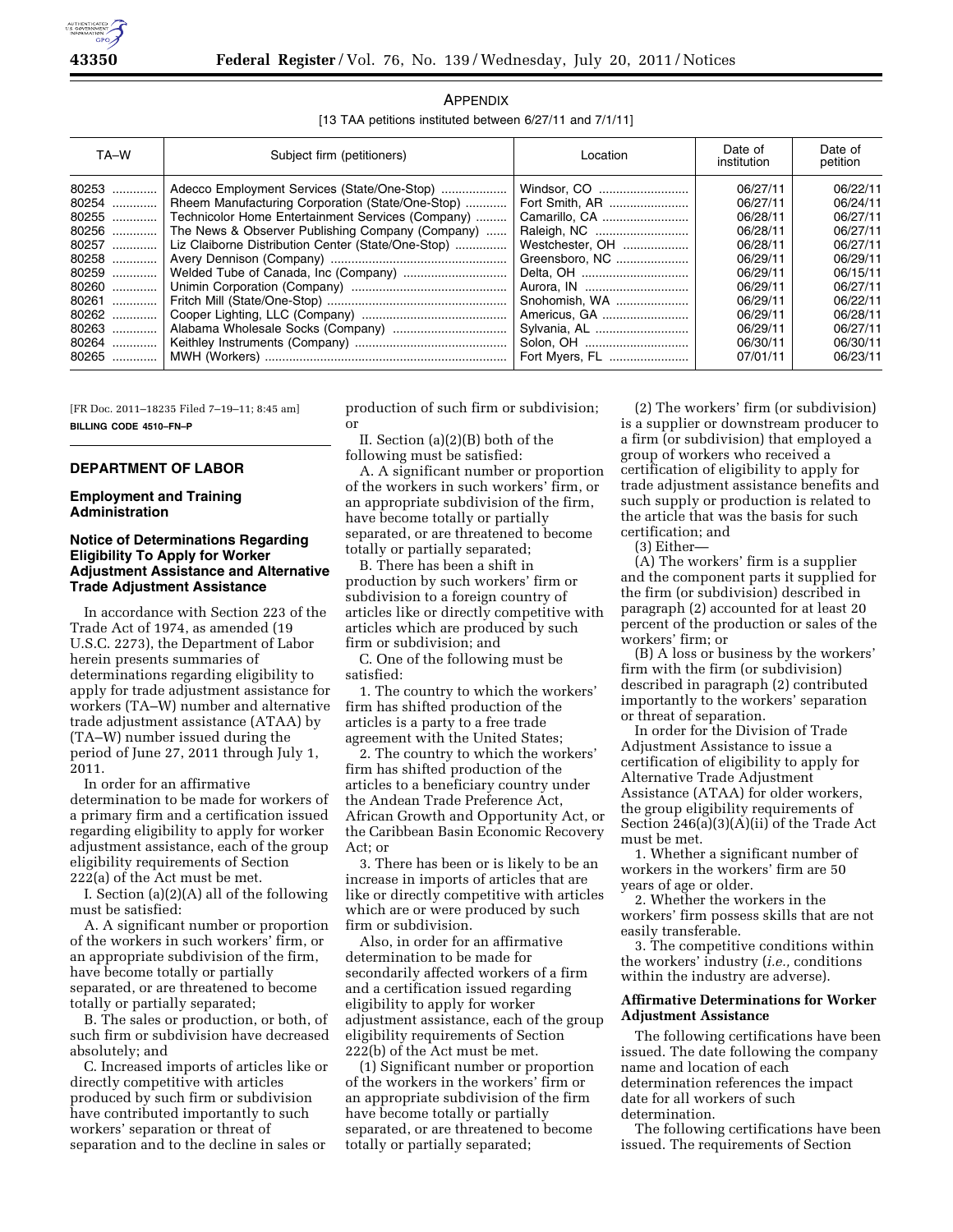222(a)(2)(A) (increased imports) of the Trade Act have been met. *None.* 

The following certifications have been issued. The requirements of Section 222(a)(2)(B) (shift in production) of the Trade Act have been met. *None.* 

The following certifications have been issued. The requirements of Section 222(b) (supplier to a firm whose workers are certified eligible to apply for TAA) of the Trade Act have been met.

*None.* 

The following certifications have been issued. The requirements of Section 222(b) (downstream producer for a firm whose workers are certified eligible to apply for TAA based on increased imports from or a shift in production to Mexico or Canada) of the Trade Act have been met.

*None.* 

# **Affirmative Determinations for Worker Adjustment Assistance and Alternative Trade Adjustment Assistance**

The following certifications have been issued. The date following the company name and location of each determination references the impact date for all workers of such determination.

The following certifications have been issued. The requirements of Section 222(a)(2)(A) (increased imports) and Section 246(a)(3)(A)(ii) of the Trade Act have been met.

- *TA–W–80,178; Chelsea House, Inc., Gastonia, NC: May 12, 2010.*
- *TA–W–80,183; Century Furniture, LLC, Hickory, NC: November 19, 2010.*
- *TA–W–80,211; Ringo B.D., Inc., Passaic, NJ: June 1, 2010.*

The following certifications have been issued. The requirements of Section 222(a)(2)(B) (shift in production) and Section 246(a)(3)(A)(ii) of the Trade Act have been met.

- *TA–W–80,064; Wayne Trademark Printing & Packaging, High Point, NC: March 22, 2010.*
- *TA–W–80,155; Apogee Medical, LLC, Youngsville, NC: May 4, 2010.*
- *TA–W–80,229; Neff Motivation, Inc., Greenville, OH: June 13, 2010.*
- *TA–W–80,236; Unimin Corporation, Green Mountain, NC: June 15, 2010.*

The following certifications have been issued. The requirements of Section 222(b) (supplier to a firm whose workers are certified eligible to apply for TAA) and Section 246(a)(3)(A)(ii) of the Trade Act have been met.

*TA–W–80,234; American Phoenix, Inc., Trenton, TN: June 10, 2010.* 

The following certifications have been issued. The requirements of Section 222(b) (downstream producer for a firm whose workers are certified eligible to apply for TAA based on increased imports from or a shift in production to Mexico or Canada) and Section  $246(a)(3)(A)(ii)$  of the Trade Act have been met.

# *None.*

### **Negative Determinations for Alternative Trade Adjustment Assistance**

In the following cases, it has been determined that the requirements of  $246(a)(3)(A)(ii)$  have not been met for the reasons specified.

The Department has determined that criterion (1) of Section 246 has not been met. The firm does not have a significant number of workers 50 years of age or older.

*None.* 

The Department has determined that criterion (2) of Section 246 has not been met. Workers at the firm possess skills that are easily transferable. *None.* 

The Department has determined that criterion (3) of Section 246 has not been met. Competition conditions within the workers' industry are not adverse. *None.* 

### **Negative Determinations for Worker Adjustment Assistance and Alternative Trade Adjustment Assistance**

In the following cases, the investigation revealed that the eligibility criteria for worker adjustment assistance have not been met for the reasons specified.

Because the workers of the firm are not eligible to apply for TAA, the workers cannot be certified eligible for ATAA.

The investigation revealed that criteria (a) $(2)(A)(I.A.)$  and (a) $(2)(B)(II.A.)$ (employment decline) have not been met.

#### *None.*

The investigation revealed that criteria (a)(2)(A)(I.B.) (Sales or production, or both, did not decline) and (a)(2)(B)(II.B.) (shift in production to a foreign country) have not been met. *None.* 

The investigation revealed that criteria (a)(2)(A)(I.C.) (increased imports) and  $(a)(2)(B)(II.B.)$  (shift in production to a foreign country) have not been met.

#### *None.*

The workers' firm does not produce an article as required for certification under Section 222 of the Trade Act of 1974.

- *TA–W–80,063; Stream International, Inc., Richardson, TX.*
- *TA–W–80,102; JPMorgan Chase & Co., Fort Worth, TX.*
- *TA–W–80,147; Travelers Insurance, Syracuse, NY.*
- *TA–W–80,166; Computer Sciences Corp., El Segundo, CA.*
- *TA–W–80,184; Merchants Bank of California, N.A., Carson, CA.*
- *TA–W–80,197; EMH Amherst Hospital, Amherst, OH.*

The investigation revealed that criteria of Section 222(b)(2) has not been met. The workers' firm (or subdivision) is not a supplier to or a downstream producer for a firm whose workers were certified eligible to apply for TAA. *None.* 

### **Determinations Terminating Investigations of Petitions for Worker Adjustment Assistance**

After notice of the petitions was published in the **Federal Register** and on the Department's Web site, as required by Section 221 of the Act (19 U.S.C. 2271), the Department initiated investigations of these petitions.

The following determinations terminating investigations were issued in cases where these petitions were not filed in accordance with the requirements of 29 CFR 90.11. Every petition filed by workers must be signed by at least three individuals of the petitioning worker group. Petitioners separated more than one year prior to the date of the petition cannot be covered under a certification of a petition under Section 223(b), and therefore, may not be part of a petitioning worker group. For one or more of these reasons, these petitions were deemed invalid.

### *TA–W–80,207; Tecumseh Products Corp., Ann Arbor, MI.*

The following determinations terminating investigations were issued because the petitioning groups of workers are covered by active certifications. Consequently, further investigation in these cases would serve no purpose since the petitioning group of workers cannot be covered by more than one certification at a time. *TA–W–80,241; CompuCredit Holdings* 

*Corporation, Atlanta, GA.* 

I hereby certify that the aforementioned determinations were issued during the period of June 27, 2011 through July 1, 2011. Copies of these determinations may be requested under the Freedom of Information Act. Requests may be submitted by fax, courier services, or mail to FOIA Disclosure Officer, Office of Trade Adjustment Assistance (ETA), U.S.